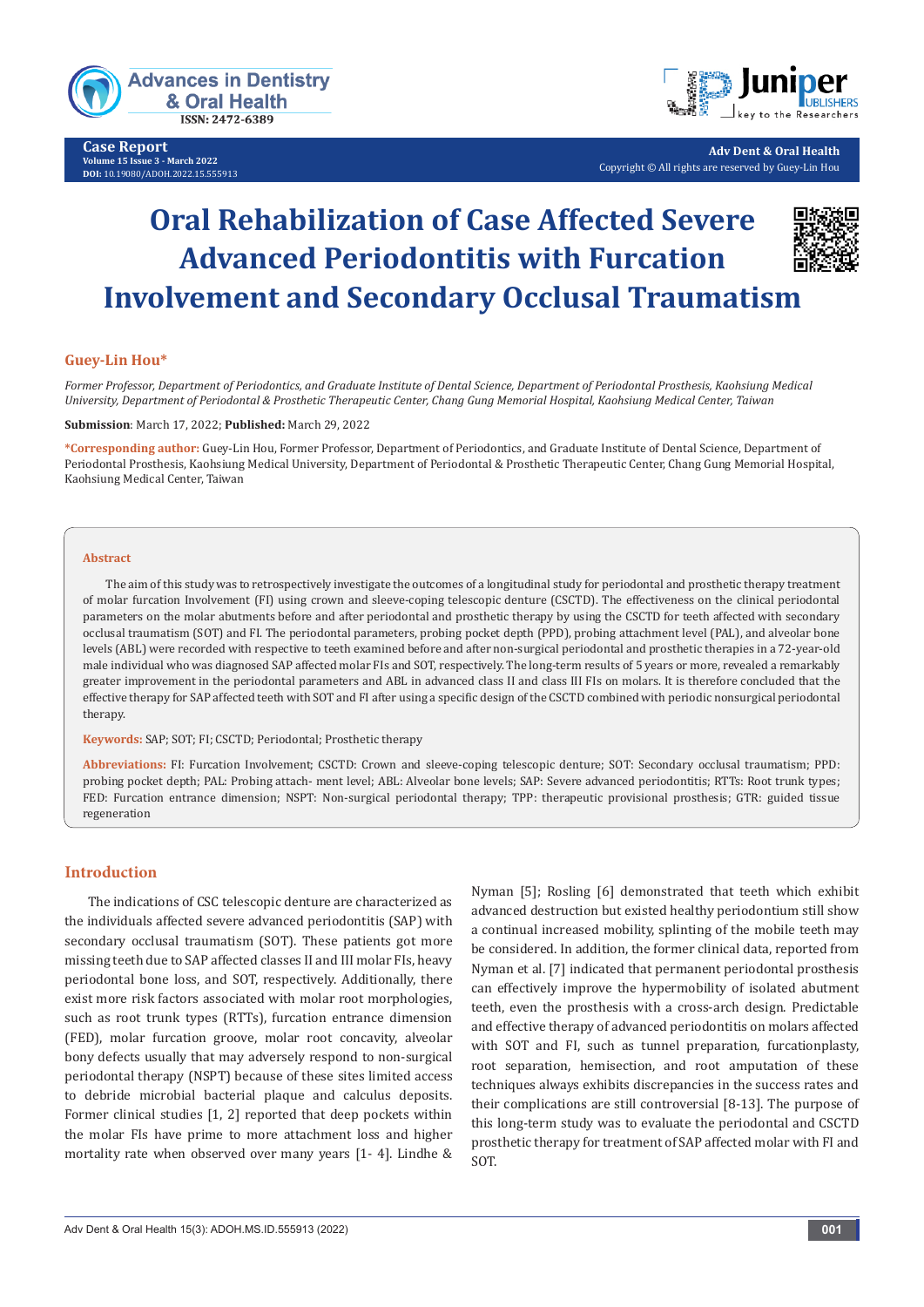# **Case 1**

The patient, a 72-year-old male was referred to our office with recurrent periodontal swelling with pus discharge, maxillary teeth mobility on the left canine, maxillary left second molar and mandibular molar areas (Figures 1a-b) & (Figures 2a-b) with a failed periodontal therapy on August 22, 2006. This patient complained that he had recurrent deterioration of left canine and maxillary molars including gingival swelling, bleeding, and an inability to chew due to teeth mobility during wear wrought wire clasp denture (Figures 3a-b). The past history indicated that two years prior to this time, he had visited many local dental clinics where a condition of suspected advanced adult periodontitis with severely alveolar bone loss had been diagnosed. In addition, although a serial periodontal therapy, such as scaling and root planning was continuously performed by dentists and periodontists, but still in vein. Therefore, extraction of both maxillary second molars was suggested by dentists following failures of periodontal treatment procedures. He was, therefore, introduced to the periodontal clinic of teaching hospital for further treatment.



## **Figure: 1a, 1b.**



 $2<sub>b</sub>$ 

**Figure: 2a, 2b.**



**How to cite this article:** Guey-Lin Hou. Oral Rehabilization of Case Affected Severe Advanced Periodontitis with Furcation Involvement and Secondary Occlusal Traumatism. Adv Dent & Oral Health. 2022; 15(3): 555913. DOI: [10.19080/ADOH.2022.15.555](http://dx.doi.org/10.19080/ADOH.2022.15.555913)913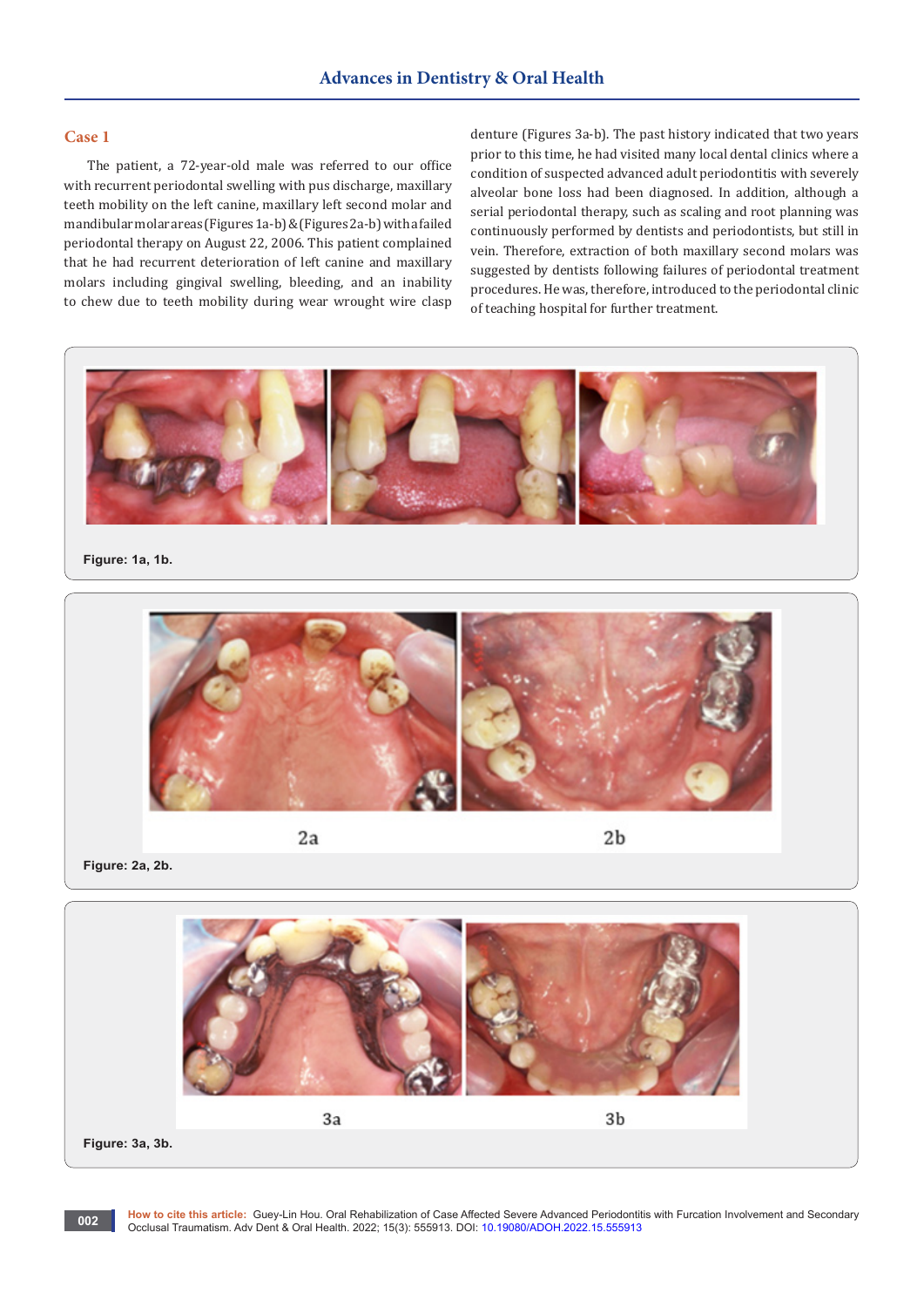

**Figure 5:** Indicated the radiographic images after reduction of clinical crown to root ratio and prepared to construct the prosthesis of removable immediate denture during periodontal treatment.



**How to cite this article:** Guey-Lin Hou. Oral Rehabilization of Case Affected Severe Advanced Periodontitis with Furcation Involvement and Secondary Occlusal Traumatism. Adv Dent & Oral Health. 2022; 15(3): 555913. DOI: [10.19080/ADOH.2022.15.555](http://dx.doi.org/10.19080/ADOH.2022.15.555913)913

**003**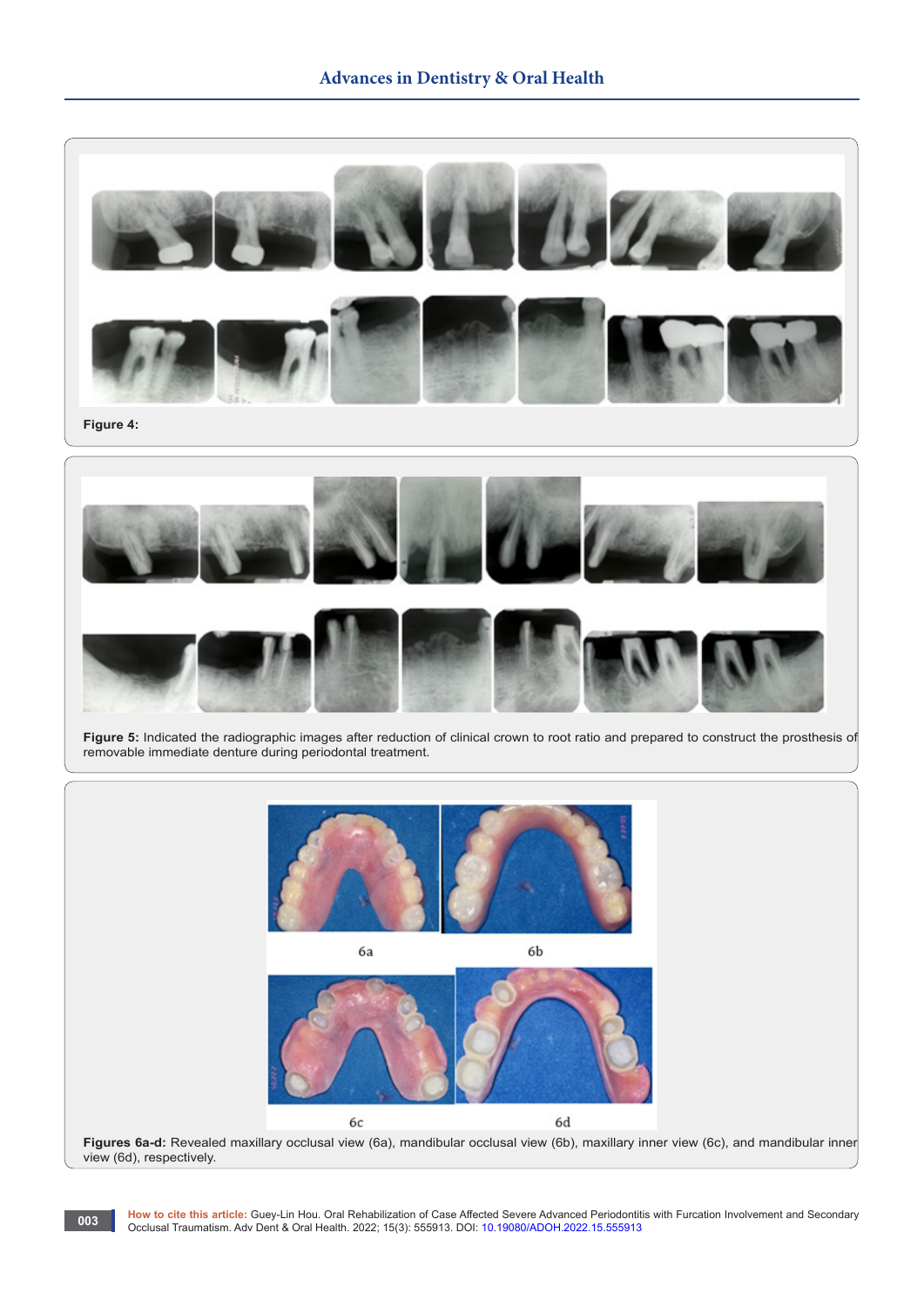Oral examination revealed that the generalized gingival recession was found on both the maxillary and mandibular anterior and posterior teeth (Figures 1a, b) & (Figures 2a, b). Periodontal status of special chart included Gl, PLl, Cl, mobility test, PPD and PALs were recorded at the initial visit, and at first year after treatment. Periodontal probing depth revealed that molar with class III FI and deep interdental craters were noted at the right (#17) and left (#27) maxillary second molars and at the mesial and buccal furcations. In addition, deep PPD was also found in the Teeth # 14, #13, #11, #23, #24, #36, #37#34, and #45, #46, respectively. Periapical radiographs revealed that SAP with 50%~80% alveolar bone loss (ABL) occur around teeth #17, #14, #13, #11; in addition, 85%-90% ABL was noted at teeth # 23 and #27. Angular bone defect and class III FI were found on the tooth #27, where the buccal and lingual furcations to of molar #36 and #46 with angular bony defect and advanced class III FI were noted. Finally, a diagnosis of generalized severe advanced periodontitis affected SOT and molar FI was made after clinical and radiographic alveolar bone levels evaluations (Figures 1- 4).

Treatment was initiated after special periodontal charting at the baseline and included oral hygiene instruction, repeated and meticulous scaling and root planning at the disease sites of #17, #14, #13, #11, #23, #24, and #27 and the other dentition during periodontal phase I stage. Reevaluation at 3 months revealed 3 mm, 4 mm, and 3 mm in probing depths for the trifurcations (buccal, mesial, and distal furcations) of the right maxillary second molar (#27) from 7mm, 5mm, 5mm to 4 mm, 3 mm, 3 mm in probing depth for the mesial and buccal furcations. In addition, the PPDs of all maxillary and mandibular teeth were remained within 3mm excepted # 23, #27 and # 36, respectively (Figure 5). The traditional prosthesis commonly used is immediate removable denture as a substituted prosthesis during periodontal

treatment after reduction of clinical crown to root ratio (Figure 5) as compared to (Figure 4). In this case, the use of a removable denture design, the application of nonsurgical RSR combined with removable immediate denture (Figures 6a-6d) and other periodontal prosthesis designs for SAP affected SOT and with classes II and III molar FI, can not only effectively reduce the score of PlI, GI, PPDs and PALs, but also in the stability of tooth mobility: Clinical picture revealed a remarkable periodontal healing after periodic meticulous scaling and subgingival curettage. A remarkable healing of furcation-involved areas of #17, #27 and single root of #14, # 13, #11, #23, #24; and mandibular # 37, #34, #26, # 43 were found 5 months later, except # 36 (Figure 5). During maintain phase, the patient cooperated well, good plaque control, and subsequent visits for supportive periodontal treatment every 2 months. The removable prosthesis of maxillary and mandibular arches was constructed after intentional extirpation of right and left maxillary and mandibular teeth was formed (Figure 5), (Figures 6a-6d).

Permanent CSC telescopic denture (CSCTD) was constructed 12 months later. The prominent periodontal healing of trifurcation involvement at  $# 17$ , and  $# 27$  was found at the end of therapy 5.3 years; (Figures 7a-d) as well as during the follow-up periods. Clinical picture revealed remarkable periodontal tissues healing around maxillary and mandibular abutments of molars and nonmolar teeth. The remarkable periodontal healing of furcationinvolved areas of the maxillary second molars was found. During maintain phase, the patient cooperated well, good plaque control, and subsequent visits for supportive periodontal treatment every 2 months. Permanent CSC telescopic denture was constructed 1 year later. The remarkable periodontal tissue healing of maxillary and mandibular arches was found at the end of therapy at 5.3 years later (Figures 7-9) as well as during the follow-up periods.



**How to cite this article:** Guey-Lin Hou. Oral Rehabilization of Case Affected Severe Advanced Periodontitis with Furcation Involvement and Secondary Occlusal Traumatism. Adv Dent & Oral Health. 2022; 15(3): 555913. DOI: [10.19080/ADOH.2022.15.555](http://dx.doi.org/10.19080/ADOH.2022.15.555913)913 **004**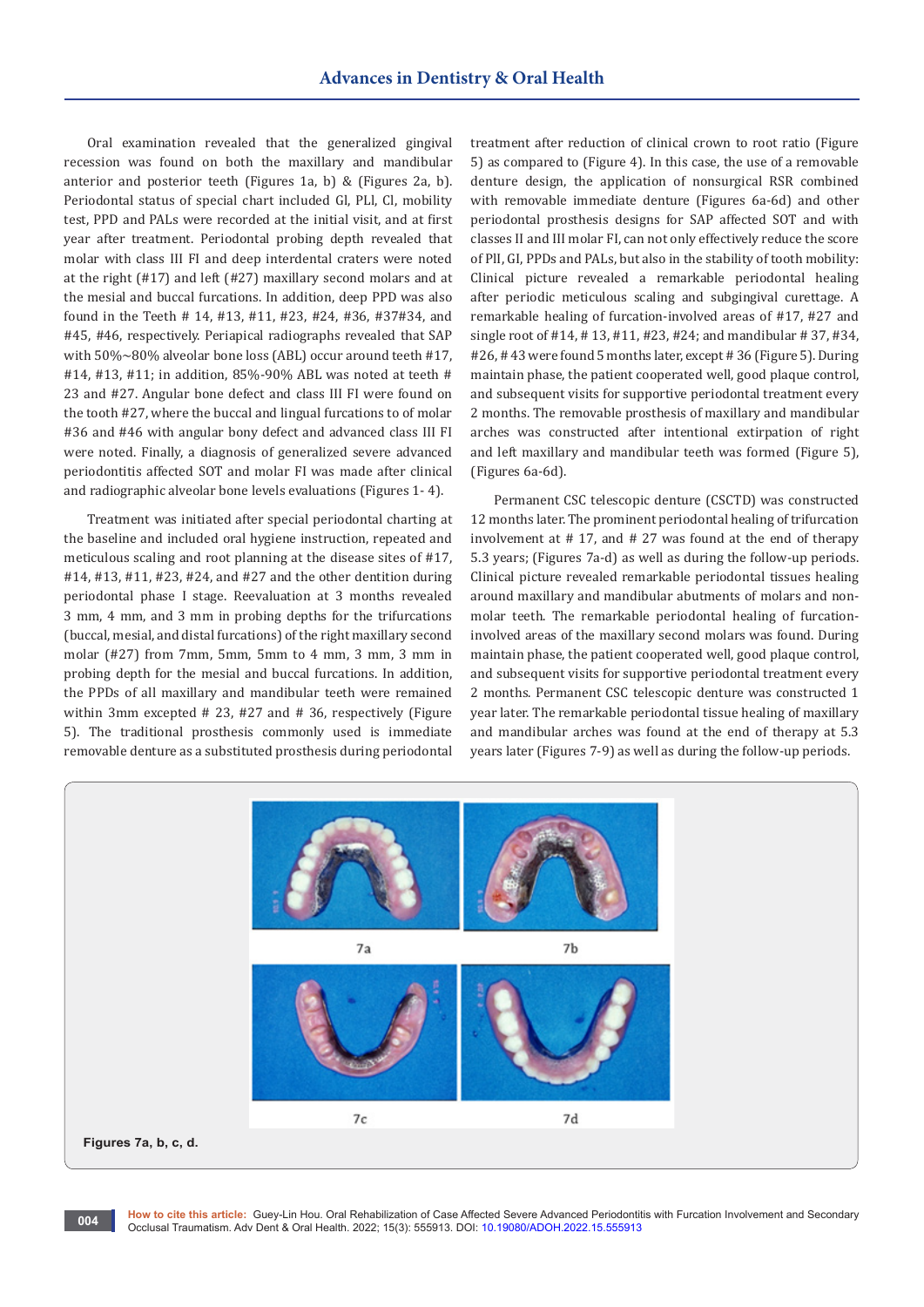

**Figures 8a, 8b.**



# **Discussion**

The biomechanical theory of therapeutic provisional prosthesis (TPP) is based on the biomechanical design that a good periodontal prosthesis requires a biomechanical design. The traditional provisional prosthesis (TPP) is often designed to keep the tooth subjected to constant torque, bite force, and lateral force damage. Many studies have pointed out that CSCTD is the design that applies biomechanic principles in the current periodontal prosthesis design to overcome the least effect of the torque, bite, and lateral forces on the damage of the fragile bridge tooth [14- 16]. Originally written by Dr. Yalisove [15] proposed in 1966 as an active denture supported by hard and soft tissues, with three main biomechanical principles: 1) conical taper, 2) rotation and rotation between the inner and outer crowns when encountering greater force; 3) secondary splinting and a short lever arm. The shape of the cone is easy to clean, especially in the marginal line of the gingiva, unlike the excessive temporary crown, which is easy to cause the accumulation of dental bacteria although there is a problem of wear, but it can be handled in the way of the inner crown in the future, which not only avoids wear, but also protects the other abutments. The design of the cone, when receiving vertical force, can be borne by the top of the supporting teeth and

soft tissues, has a good vertical support, and when the side force is too large, it will slide away in time to avoid directly attaching to the supporting teeth. Also, because there is still a crown, the denture can be properly stabilized than overdentures. The outer wall (or inner crown) and the outer crown and soft tissue groups of the tooth, the tooth structure and the gum can provide appropriate adhesion, and the crown/root ratio can be adjusted to reduce the effect of the lever depending on the condition of the bridge base tooth. When the denture is inserted, the abutments can provide an indirect fixation effect.

Individuals affected SAP were often involved by SOT. Once not only characterized by severe periodontal tissue destruction and reduced of alveolar bone loss but frequently also a remarkably increased teeth hyper-mobility induced a series of angular bony defects, pathological teeth migration associated with clinical and radiographic symptoms. In order to prevent a gradual mechanical loss of teeth in SAP affected SOT due to inadequate alveolar bony support, in addition, to improve the elongation of crown to root ratio to decrease the teeth mobility. The application of fixed and removal TPP or immediate denture for this case affected SAP with SOT and molar FIs after reduced crown to root ratio. The treatment is not only to exclude the source of infection for the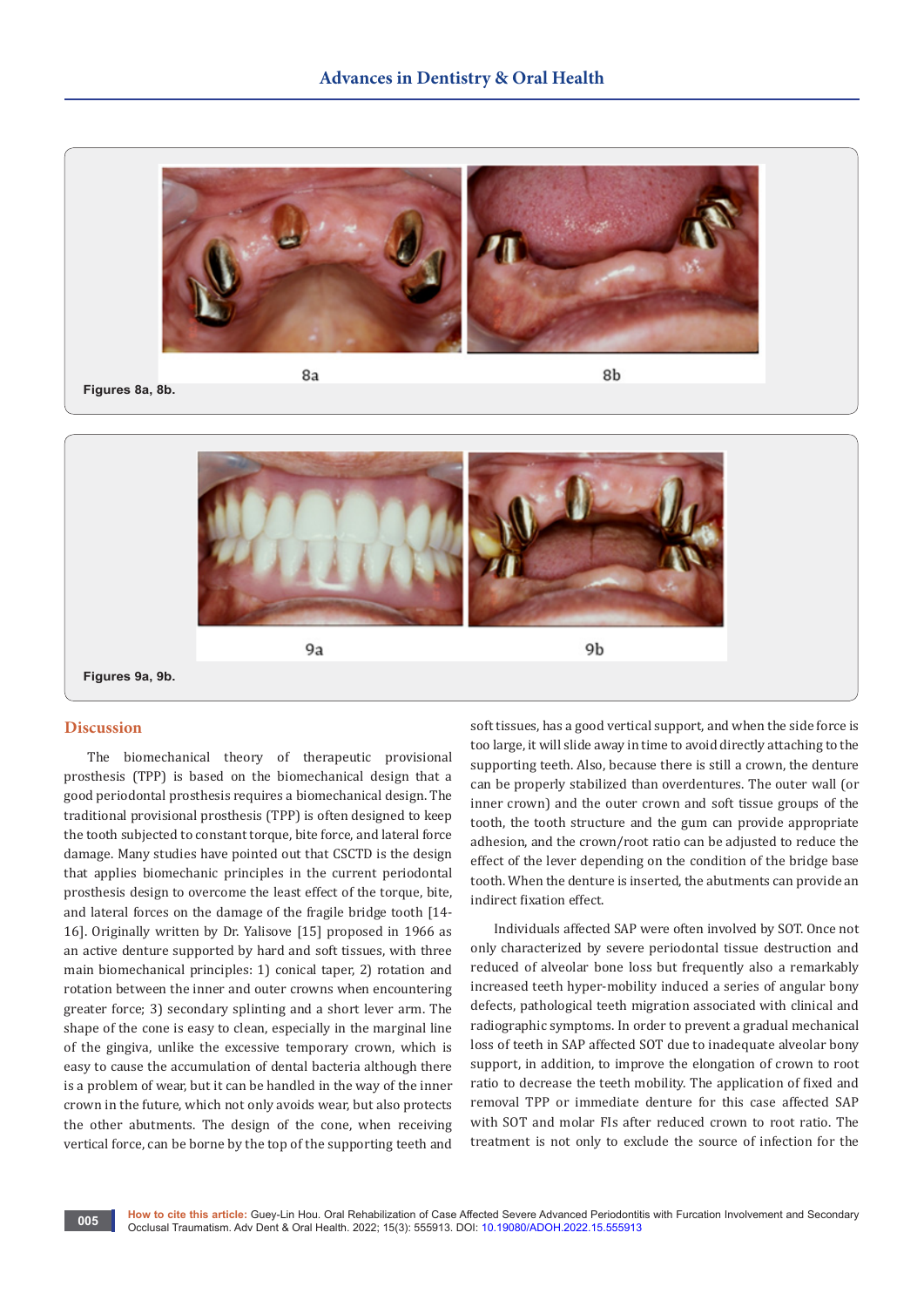affected area to reduce the inflammatory response, but also to alleviate or eliminate the abutment teeth of SOT, which are called occlusal therapy. Using primary or secondary splinting or with good complement design to eliminate abnormal occlusal force, lateral force, and torque force, stabilize its functional occlusion, reduce teeth mobility and reduce patient discomfort, is the treatment of teeth with SAP, especially for patients with molar FI, it is imperative. The more reliable treatment method for the serious invasion of the molar FI of the molar as mentioned in the first section is RSR, but at this time, if it is reshaped with a fixed cementum till necessary to face the problem that the molar furcation areas controlled by personal and dentist plaque, so how to apply the design of periodontal prosthesis to permanently solve the problem of molar furcation lesion treatment and prevent the problem of post-treatment complications is the main consideration in the treatment of periodontal disease.

There is often a high degree of uncertainty in the treatment of periodontitis on molar region, the main reasons include: 1) the complex anatomical morphology of the molars; 2) Clinically there is often no suitable instrument to enter this area to do root debridement; 3) When the molar furcation is involved, it is almost impossible to perform a complete debridement, or even surgically try to completely remove the root calculus and periodontal bony defects; 4) After surgical and non-surgical treatment of molar FI lesions, residual dead spaces, dentists and patients are unable to performed professional and personal plaque control. There are uncertainties in the treatment of molar with class II and III furcation involvements, and classes II and III furcation involvements are the most challenging in treatment. In general, the treatment methods can be roughly summarized as follows: guided tissue regeneration (GTR), tunnel preparation, root RSR, bone grafts of the furcal defect, and growth factors therapy. The following is a review according to the above several methods.

Pontoriero [17]; Caffesse et al. [18] have proposed that there are good treatment results in the treatment of secondary invasion areas of the molar furcations by GTR. Metzler et al. [19] have also proposed that there are good treatment results in class II molar FI invasion sites of the maxillary molars; However, in the classification and maintenance of postoperative molar FI violations, no detailed and long-term follow-up reports have been reported. A study by Becker et al. [20], Pontoriero & Lindhe [21] performing regenerative surgery on the molar affected class III FI invasion of the apical area; It uses an e-PTFE regeneration membrane to try to close the lesion area, but on average it has only a 25% occlusive effect of bone fill. Subsequent lesions may continue to produce progressive destruction. Therefore, although it is feasible to treat molars with growth factor therapy for class II and class III FI lesions, there are still many uncertainties.

Bergenholtz [22] had a long-term evaluation of 45 teeth after root resection (21 survived 2-5 years and 17 survived 5-10 years), and about 3 were removed postoperatively. Hamp et al. [23]; Klavan [24] reported that teeth after root removal could still be used normally and had a high survival rate (about 62-100% at 5 years). And the continuous periodontal destruction leads to the removal of all the extracted teeth only 0-10%, and the reason for its failure is mostly not caused by periodontal disease, but by root fracture, failure of root canal therapy, and cement washout of prosthesis [25,26]. Hou et al. [26] used non-surgical combination RSR and CSCTD (crown and sleeve-coping telescopic denture) for molar with classes II and III FI, follow-up 5 to 13 years (average 6.7±1.9 years) and showed that a remarkable reduction of periodontal pocket and clinical periodontal attachment gain, the plaque index and tooth mobility were also significantly reduced. Periodontal abscess did not recur. In addition, periodontal parameters revealed a very obvious therapeutic effect.

# **References**

- 1. [Rampjord SP, Knowles JW, Nissle WW \(1975\) Results of following three](https://pubmed.ncbi.nlm.nih.gov/1057645/)  [modalities of periodontal therapy. J Periodontol 46\(9\): 522-526.](https://pubmed.ncbi.nlm.nih.gov/1057645/)
- 2. [Hirshfeld L, Wasserman B \(1978\) A long-term survey of tooth loss in](https://pubmed.ncbi.nlm.nih.gov/277674/)  [600 treated periodontal patients. J Periodontol 49\(5\): 225-237.](https://pubmed.ncbi.nlm.nih.gov/277674/)
- 3. [McFall WT \(1982\) Tooth loss in 100 treatment patients with](https://pubmed.ncbi.nlm.nih.gov/6957591/)  [periodontal disease A long-term study. J Periodontol 53\(9\): 539-549.](https://pubmed.ncbi.nlm.nih.gov/6957591/)
- 4. [Hou GL, Tsai CC \(1987\) Relationship between periodontal furcation](https://pubmed.ncbi.nlm.nih.gov/3478466/)  [involvement and cervical enamel projection. J Periodontol 58\(10\):](https://pubmed.ncbi.nlm.nih.gov/3478466/)  [715-721.](https://pubmed.ncbi.nlm.nih.gov/3478466/)
- 5. [Lindhe J, Nyman S \(1975\) The effect of plaque control and surgical](https://pubmed.ncbi.nlm.nih.gov/1055729/)  [pocket elimination on the establishment and maintenance of](https://pubmed.ncbi.nlm.nih.gov/1055729/)  [periodontal health A longitudinal study of periodontal therapy in case](https://pubmed.ncbi.nlm.nih.gov/1055729/)  [of advanced disease. J Clin Periodontol 2\(2\): 67-79.](https://pubmed.ncbi.nlm.nih.gov/1055729/)
- 6. [Rosling B, Nyman S, Lindhe J \(1976\) The effect of systemic plaque](https://pubmed.ncbi.nlm.nih.gov/767366/)  [control on bone regeneration in infrabony pockets. J Clin Periodontol](https://pubmed.ncbi.nlm.nih.gov/767366/)  [3\(1\): 38-53.](https://pubmed.ncbi.nlm.nih.gov/767366/)
- 7. [Nyman S, Rosling B, Lindhe J \(1975\) Effect of professional tooth](https://pubmed.ncbi.nlm.nih.gov/1094035/)  [cleaning on healing after periodonral surgery. J Clin Periodontol 2\(2\):](https://pubmed.ncbi.nlm.nih.gov/1094035/)  [80-86.](https://pubmed.ncbi.nlm.nih.gov/1094035/)
- 8. [Muller HP, Eger T, Lange DE \(1995\) Management of furcation-involved](https://pubmed.ncbi.nlm.nih.gov/8613558/)  [teeth. A retrospective analysis. J Clin Periodontol 22\(12\): 911-917.](https://pubmed.ncbi.nlm.nih.gov/8613558/)
- 9. [Hou GL, Chen SF, Tsai CC \(1996\) Furcation entrance dimension,](https://pubmed.ncbi.nlm.nih.gov/9011129/)  [divergent angle and length of CEJ to furcation entrance related to](https://pubmed.ncbi.nlm.nih.gov/9011129/)  [periodontal therapy. Kaohsiung J Med Sci 12\(12\): 705-715.](https://pubmed.ncbi.nlm.nih.gov/9011129/)
- 10. [Hamp SE, Nyman S, Lindhe J \(1975\) Periodontal treatment of](https://pubmed.ncbi.nlm.nih.gov/1058213/)  [multirooted teeth. Results after 5 years J Clin Periodontol 2\(3\): 126-](https://pubmed.ncbi.nlm.nih.gov/1058213/) [135.](https://pubmed.ncbi.nlm.nih.gov/1058213/)
- 11. [Carnevale G, Febo GD, Tonell MP, et al. \(1991\) A retrospective analysis](https://pubmed.ncbi.nlm.nih.gov/1802876/)  [of the periodontal-prosthetic treatment of molars with inter-radicular](https://pubmed.ncbi.nlm.nih.gov/1802876/)  [lesions. Int J Perio Restor Dent 11\(3\): 189-205.](https://pubmed.ncbi.nlm.nih.gov/1802876/)
- 12. [Caffesse R, Sweeny P, Smith B \(1986\) Scaling and root planning with](https://pubmed.ncbi.nlm.nih.gov/3517073/)  [and without periodontal surgery. J Clin Periodontol 13\(3\): 205-210.](https://pubmed.ncbi.nlm.nih.gov/3517073/)
- 13. [Parashis AO, Anagnou V, Demetrious N \(1993\) Calculus removal](https://pubmed.ncbi.nlm.nih.gov/8421119/)  [from multirooted teeth with and without surgical access \(I\) Efficacy](https://pubmed.ncbi.nlm.nih.gov/8421119/)  [on external and furcation surfaces in relation to probing depth. J Clin](https://pubmed.ncbi.nlm.nih.gov/8421119/)  [Periodontol 20\(1\): 63-68.](https://pubmed.ncbi.nlm.nih.gov/8421119/)
- 14. [Hou GL, Tsai CC \(1989\) Clinical observation of the effects of nonsurgical](https://pubmed.ncbi.nlm.nih.gov/2659813/)  [periodontal therapy on human periodontal disease \(II\) Ultrasonic](https://pubmed.ncbi.nlm.nih.gov/2659813/)  [scaling and root planning for 6 months. Kaohsiung J Med Sci 5\(2\): 72-](https://pubmed.ncbi.nlm.nih.gov/2659813/) [86.](https://pubmed.ncbi.nlm.nih.gov/2659813/)